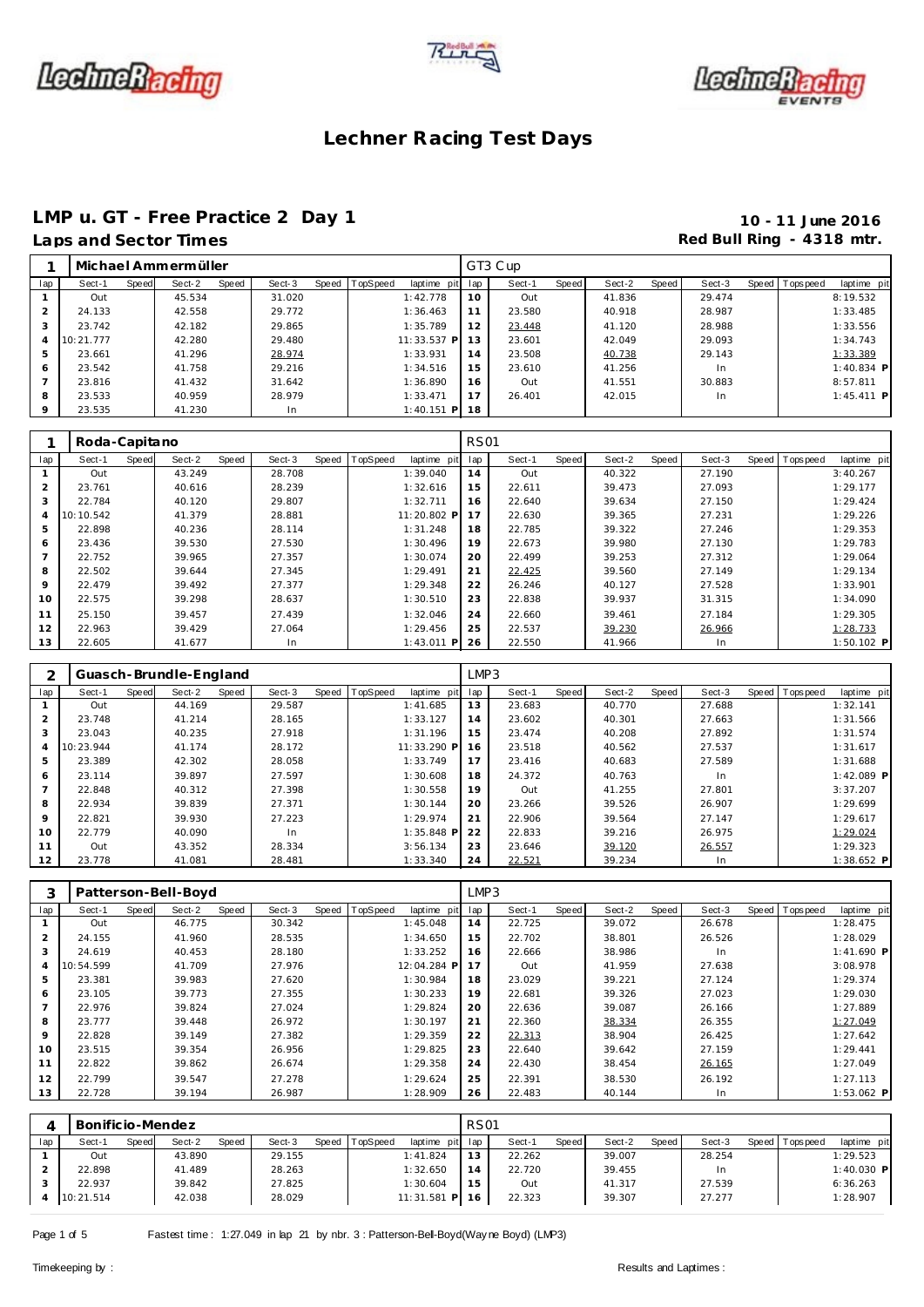





## **LMP u. GT - Free Practice 2 Day 1 10 - 11 June 2016**<br> **10 - 11 June 2016**<br> **19 - 11 Aps and Sector Times**

### **Laps and Sector Times Red Bull Ring - 4318 mtr.**

|         | LADS ANU JEUUN TIINES |        |        |          |    |        |        |        |              |
|---------|-----------------------|--------|--------|----------|----|--------|--------|--------|--------------|
| 5.      | 22.594                | 40.259 | 27.697 | 1:30.550 |    | 22.195 | 39.159 | 27.123 | 1:28.477     |
| 6       | 22.455                | 39.748 | 27.509 | 1:29.712 | 18 | 22.216 | 39.059 | 27.111 | 1:28.386     |
|         | 22.398                | 39.376 | 27.319 | 1:29.093 | 19 | 22.289 | 39.305 | 26.988 | 1:28.582     |
| 8       | 22.290                | 39.521 | 27.189 | 1:29.000 | 20 | 22.732 | 39.230 | 26.793 | 1:28.755     |
| $\circ$ | 22.373                | 38.904 | 27.079 | 1:28.356 |    | 22.336 | 38.636 | 27.940 | 1:28.912     |
| 10      | 22.448                | 39.468 | 28.356 | 1:30.272 | 22 | 22.193 | 39.169 | 27.111 | 1:28.473     |
|         | 22.350                | 38.855 | 27.918 | 1:29.123 | 23 | 22.068 | 38.871 | 27.314 | 1:28.253     |
| 12      | 23.011                | 39.073 | 27.073 | 1:29.157 | 24 | 23.005 | 53.150 | 1n     | $2:10.512$ F |

| 5              | David Fumanelli |       |        |       |        |       |                 |              | <b>RS01</b> |        |       |        |       |        |                  |              |
|----------------|-----------------|-------|--------|-------|--------|-------|-----------------|--------------|-------------|--------|-------|--------|-------|--------|------------------|--------------|
| lap            | Sect-1          | Speed | Sect-2 | Speed | Sect-3 | Speed | <b>TopSpeed</b> | laptime pit  | lap         | Sect-1 | Speed | Sect-2 | Speed | Sect-3 | Speed   Topspeed | laptime pit  |
|                | Out             |       | 44.199 |       | 30.935 |       |                 | 1:41.003     | 13          | 22.491 |       | 38.933 |       | 26.891 |                  | 1:28.315     |
| $\overline{2}$ | 23.426          |       | 41.684 |       | 29.446 |       |                 | 1:34.556     | 14          | 23.176 |       | 40.419 |       | In     |                  | $1:40.796$ P |
| 3              | 23.000          |       | 40.270 |       | 28.571 |       |                 | 1:31.841     | 15          | Out    |       | 39.813 |       | 27.353 |                  | 5:21.083     |
| 4              | 10:24.469       |       | 41.790 |       | 29.437 |       |                 | 11:35.696 PI | 16          | 22.632 |       | 39.285 |       | 27.344 |                  | 1:29.261     |
| 5              | 23.145          |       | 40.007 |       | 29.042 |       |                 | 1:32.194     | 17          | 22.511 |       | 38.902 |       | 27.166 |                  | 1:28.579     |
| 6              | 22.586          |       | 39.692 |       | 27.499 |       |                 | 1:29.777     | 18          | 22.457 |       | 39.027 |       | 27.386 |                  | 1:28.870     |
|                | 23.636          |       | 39.549 |       | 27.261 |       |                 | 1:30.446     | 19          | 22.439 |       | 38.818 |       | 27.198 |                  | 1:28.455     |
| 8              | 22.626          |       | 39.256 |       | 27.115 |       |                 | 1:28.997     | 20          | 22.262 |       | 39.316 |       | 29.169 |                  | 1:30.747     |
| $\circ$        | 22.543          |       | 39.048 |       | 27.218 |       |                 | 1:28.809     | 21          | 22.424 |       | 38.556 |       | 26.619 |                  | 1:27.599     |
| 10             | 22.693          |       | 39.416 |       | 27.284 |       |                 | 1:29.393     | 22          | 22.348 |       | 38.645 |       | 26.537 |                  | 1:27.530     |
| 11             | 22.672          |       | 39.285 |       | 26.805 |       |                 | 1:28.762     | 23          | 22.383 |       | 38.651 |       | 27.384 |                  | 1:28.418     |
| 12             | 22.548          |       | 39.397 |       | 28.356 |       |                 | 1:30.301     | 24          | 22.791 |       | 46.468 |       | In.    |                  | $2:01.883$ P |

|     | Philipp Sager |       |        |       |        |                |         |         | GT3 Cup          |              |        |       |        |                   |                |
|-----|---------------|-------|--------|-------|--------|----------------|---------|---------|------------------|--------------|--------|-------|--------|-------------------|----------------|
| lap | Sect-1        | Speed | Sect-2 | Speed | Sect-3 | Speed TopSpeed | laptime | pit lap | Sect-            | <b>Speed</b> | Sect-2 | Speed | Sect-3 | Speed   Tops peed | laptime<br>pit |
|     | Out           |       | 50.143 |       | 33.167 |                | :52.368 |         | OF 333<br>25.232 |              | 43.226 |       | 30.988 |                   | : 39.446       |

| 6              | Siedler-Snoeks |       |        |       |        |       |          |                 |     | Hurracan GT3 |       |        |       |        |                |              |
|----------------|----------------|-------|--------|-------|--------|-------|----------|-----------------|-----|--------------|-------|--------|-------|--------|----------------|--------------|
| lap            | Sect-1         | Speed | Sect-2 | Speed | Sect-3 | Speed | TopSpeed | laptime<br>pitl | lap | Sect-1       | Speed | Sect-2 | Speed | Sect-3 | Speed Topspeed | laptime pit  |
|                | Out            |       | 45.123 |       | 29.852 |       |          | 1:42.894        | 14  | 23.247       |       | 40.496 |       | 28.349 |                | 1:32.092     |
| $\overline{2}$ | 23.880         |       | 41.249 |       | 28.397 |       |          | 1:33.526        | 15  | 23.091       |       | 39.946 |       | 28.294 |                | 1:31.331     |
| 3              | 23.534         |       | 40.462 |       | 28.131 |       |          | 1:32.127        | 16  | 23.105       |       | 39.834 |       | 28.244 |                | 1:31.183     |
| 4              | 10:21.864      |       | 41.145 |       | 28.331 |       |          | 11:31.340 P     | 17  | 23.115       |       | 42.684 |       | 28.198 |                | 1:33.997     |
| 5              | 23.483         |       | 40.507 |       | 28.081 |       |          | 1:32.071        | 18  | 23.009       |       | 39.457 |       | 28.072 |                | 1:30.538     |
| 6              | 23.189         |       | 40.009 |       | 27.961 |       |          | 1:31.159        | 19  | 23.020       |       | 39.666 |       | 28.008 |                | 1:30.694     |
| $\overline{ }$ | 23.269         |       | 40.057 |       | 27.884 |       |          | 1:31.210        | 20  | 22.948       |       | 39.584 |       | 27.996 |                | 1:30.528     |
| 8              | 23.055         |       | 40.322 |       | 27.930 |       |          | 1:31.307        | 21  | 23.052       |       | 39.619 |       | 27.922 |                | 1:30.593     |
| 9              | 23.137         |       | 39.848 |       | 27.782 |       |          | 1:30.767        | 22  | 22.945       |       | 39.446 |       | 27.941 |                | 1:30.332     |
| 10             | 24.455         |       | 41.193 |       | In.    |       |          | $1:39.376$ P    | 23  | 23.065       |       | 39.454 |       | 27.916 |                | 1:30.435     |
| 11             | Out            |       | 41.322 |       | 28.672 |       |          | 4:06.188        | 24  | 22.886       |       | 40.920 |       | 27.701 |                | 1:31.507     |
| 12             | 23.314         |       | 40.578 |       | 28.394 |       |          | 1:32.286        | 25  | 23.059       |       | 39.538 |       | In.    |                | $1:41.313$ P |
| 13             | 23.088         |       | 40.065 |       | 28.468 |       |          | 1:31.621        | 26  |              |       |        |       |        |                |              |

| 8              |                  |       | Ronald van de Laar |       |        |       |          |             |               | GT3 Cup |              |        |       |        |                |             |
|----------------|------------------|-------|--------------------|-------|--------|-------|----------|-------------|---------------|---------|--------------|--------|-------|--------|----------------|-------------|
| lap            | Sect-1           | Speed | Sect-2             | Speed | Sect-3 | Speed | TopSpeed | laptime pit | lap           | Sect-1  | <b>Speed</b> | Sect-2 | Speed | Sect-3 | Speed Topspeed | laptime pit |
|                | Out              |       | 52.466             |       | 36.358 |       |          | 1:59.087    | 13            | 24.123  |              | 42.516 |       | 29.994 |                | 1:36.633    |
| 2              | 25.241           |       | 44.422             |       | 32.323 |       |          | 1:41.986    | 14            | 23.980  |              | 42.744 |       | 29.809 |                | 1:36.533    |
| 3              | 1:00.041         |       | 46.689             |       | 31.639 |       |          | 12:18.369 P | 15            | 24.089  |              | 42.380 |       | 29.777 |                | 1:36.246    |
| $\overline{4}$ | 24.535           |       | 43.416             |       | 30.635 |       |          | 1:38.586    | 16            | 24.096  |              | 43.316 |       | 29.907 |                | 1:37.319    |
| 5              | 24.413           |       | 43.391             |       | 30.745 |       |          | 1:38.549    | 17            | 24.107  |              | 44.189 |       | 33.694 |                | 1:41.990    |
| 6              | 25.175           |       | 44.647             |       | 30.653 |       |          | 1:40.475    | 18            | 24.056  |              | 44.498 |       | 30.167 |                | 1:38.721    |
| $\overline{7}$ | 24.470           |       | 43.239             |       | 31.206 |       |          | 1:38.915    | 19            | 24.103  |              | 43.775 |       | 30.014 |                | 1:37.892    |
| 8              | 24.451           |       | 43.111             |       | 30.806 |       |          | 1:38.368    | 20            | 24.083  |              | 42.246 |       | 29.706 |                | 1:36.035    |
| 9              | 24.337           |       | 42.715             |       | 30.149 |       |          | 1:37.201    | 21            | 23.794  |              | 42.472 |       | 29.479 |                | 1:35.745    |
| 10             | 24.449           |       | 43.135             |       | 30.690 |       |          | 1:38.274    | 22            | 23.807  |              | 42.062 |       | 29.376 |                | 1:35.245    |
| 11             | 24.252           |       | 42.542             |       | 29.988 |       |          | 1:36.782    | 23            | 23.990  |              | 43.546 |       | 29.924 |                | 1:37.460    |
| 12             | 24.209           |       | 42.473             |       | 29.876 |       |          | 1:36.558    | 24            | 24.027  |              | 42.303 |       | In     |                | 1:49.396 P  |
|                |                  |       |                    |       |        |       |          |             |               |         |              |        |       |        |                |             |
| 8              | Marateotto-Maggi |       |                    |       |        |       |          |             | LMP3          |         |              |        |       |        |                |             |
| lap            | Sect-1           | Speed | Sect-2             | Speed | Sect-3 | Speed | TopSpeed | laptime pit | lap           | Sect-1  | <b>Speed</b> | Sect-2 | Speed | Sect-3 | Speed Topspeed | laptime pit |
|                | Out              |       | 42.940             |       | 30.100 |       |          | 1:38.784    | $\mathcal{P}$ | 23.989  |              | 40.912 |       | 28.089 |                | 1:32.990    |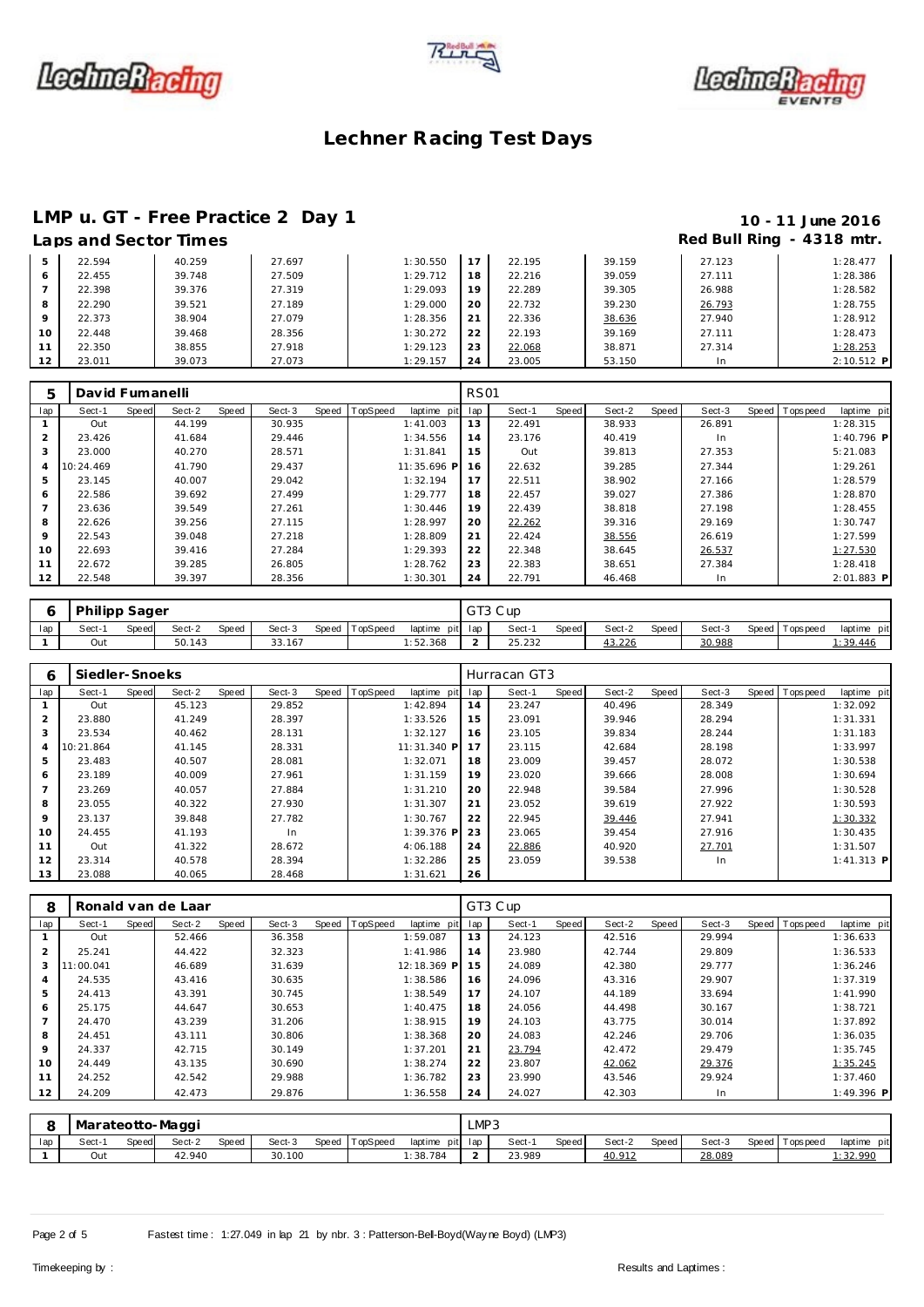





# **LMP u. GT - Free Practice 2 Day 1 10 - 11 June 2016**<br>
Laps and Sector Times **10 - 11 June 2016**

## Red Bull Ring - 4318 mtr.

| O       |           |       | Palttala (10.6) - Schiller (11.6) |       |        |       |          |              | <b>RS01</b> |        |       |        |       |        |                |              |
|---------|-----------|-------|-----------------------------------|-------|--------|-------|----------|--------------|-------------|--------|-------|--------|-------|--------|----------------|--------------|
| lap     | Sect-1    | Speed | Sect-2                            | Speed | Sect-3 | Speed | TopSpeed | laptime pit  | lap         | Sect-1 | Speed | Sect-2 | Speed | Sect-3 | Speed Topspeed | laptime pit  |
|         | Out       |       | 42.339                            |       | 28.704 |       |          | 1:35.407     |             | Out    |       | 39.761 |       | 27.638 |                | 7:13.553     |
|         | 22.789    |       | 40.676                            |       | 27.936 |       |          | 1:31.401     | 12          | 22.355 |       | 38.808 |       | 27.125 |                | 1:28.288     |
|         | 22.686    |       | 39.604                            |       | 27.385 |       |          | 1:29.675     | 13          | 22.833 |       | 39.838 |       | 27.231 |                | 1:29.902     |
| 4       | 10:37.157 |       | 40.859                            |       | 28.115 |       |          | 11:46.131 P  | 14          | 23.132 |       | 40.295 |       | In.    |                | $1:39.845$ P |
| 5       | 22.460    |       | 39.826                            |       | 28.223 |       |          | 1:30.509     | 15          | Out    |       | 40.462 |       | 27.658 |                | 6:17.248     |
| 6       | 22.445    |       | 39.856                            |       | 28.040 |       |          | 1:30.341     | 16          | 22.577 |       | 38.951 |       | 27.112 |                | 1:28.640     |
|         | 22.770    |       | 40.085                            |       | 27.324 |       |          | 1:30.179     | 17          | 22.497 |       | 38.761 |       | 26.850 |                | 1:28.108     |
| 8       | 22.440    |       | 39.364                            |       | 27.868 |       |          | 1:29.672     | 18          | 22.311 |       | 38.549 |       | 26.785 |                | 1:27.645     |
| $\circ$ | 22.375    |       | 38.790                            |       | 26.990 |       |          | 1:28.155     | 19          | 22.654 |       | 38.548 |       | 26.793 |                | 1:27.995     |
| 10      | 22.755    |       | 39.199                            |       | In.    |       |          | $1:37.765$ P | -20         | 22.224 |       | 38.716 |       | In.    |                | $1:39.551$ P |

| 13             |           |       | Smiekowsky-Petersen |       |        |       |          |             | LMP3 |        |       |        |       |        |       |            |              |
|----------------|-----------|-------|---------------------|-------|--------|-------|----------|-------------|------|--------|-------|--------|-------|--------|-------|------------|--------------|
| lap            | Sect-1    | Speed | Sect-2              | Speed | Sect-3 | Speed | TopSpeed | laptime pit | lap  | Sect-1 | Speed | Sect-2 | Speed | Sect-3 | Speed | T ops peed | laptime pit  |
|                | Out       |       | 49.627              |       | 32.606 |       |          | 1:54.590    | 13   | 23.341 |       | 39.664 |       | 28.156 |       |            | 1:31.161     |
| $\overline{2}$ | 26.802    |       | 45.557              |       | 30.090 |       |          | 1:42.449    | 14   | 22.764 |       | 39.205 |       | In.    |       |            | $1:38.525$ P |
| 3              | 11:07.944 |       | 43.697              |       | 29.726 |       |          | 12:21.367 P | 15   | Out    |       | 40.894 |       | 27.969 |       |            | 4:43.686     |
| 4              | 23.949    |       | 41.508              |       | 27.737 |       |          | 1:33.194    | 16   | 23.001 |       | 40.637 |       | 27.470 |       |            | 1:31.108     |
| 5              | 23.529    |       | 41.572              |       | 27.499 |       |          | 1:32.600    | 17   | 22.961 |       | 39.853 |       | 27.258 |       |            | 1:30.072     |
| 6              | 23.476    |       | 40.282              |       | 27.904 |       |          | 1:31.662    | 18   | 22.732 |       | 39.977 |       | 27.077 |       |            | 1:29.786     |
| $\overline{7}$ | 24.361    |       | 39.747              |       | 27.209 |       |          | 1:31.317    | 19   | 22.878 |       | 39.491 |       | 26.640 |       |            | 1:29.009     |
| 8              | 23.274    |       | 39.402              |       | 26.843 |       |          | 1:29.519    | 20   | 22.693 |       | 39.266 |       | 26.863 |       |            | 1:28.822     |
| 9              | 23.071    |       | 39.364              |       | 27.488 |       |          | 1:29.923    | 21   | 22.669 |       | 40.186 |       | 26.773 |       |            | 1:29.628     |
| 10             | 23.205    |       | 39.623              |       | 29.617 |       |          | 1:32.445    | 22   | 22.682 |       | 39.283 |       | 26.659 |       |            | 1:28.624     |
| 11             | 22.861    |       | 39.284              |       | 26.841 |       |          | 1:28.986    | 23   | 22.719 |       | 39.280 |       | 26.860 |       |            | 1:28.859     |
| 12             | 22.748    |       | 39.442              |       | 26.700 |       |          | 1:28.890    | 24   | 22.729 |       | 43.776 |       | In.    |       |            | $2:05.954$ P |

| 15            | Roar Lindland |       |        |       |        |                |             |     | GT3 Cup |       |        |       |           |                  |              |
|---------------|---------------|-------|--------|-------|--------|----------------|-------------|-----|---------|-------|--------|-------|-----------|------------------|--------------|
| lap           | Sect-1        | Speed | Sect-2 | Speed | Sect-3 | Speed TopSpeed | laptime pit | lap | Sect-1  | Speed | Sect-2 | Speed | Sect-3    | Speed   Topspeed | laptime pit  |
|               | Out           |       | 49.395 |       | 33.334 |                | 1:51.253    | 12  | 23.582  |       | 42.205 |       | In        |                  | $1:42.650$ P |
| $\mathcal{P}$ | 24.761        |       | 43.008 |       | 29.801 |                | 1:37.570    | 13  | Out     |       | 44.501 |       | 29.831    |                  | 4:53.675     |
| 3             | 24.116        |       | 42.044 |       | 29.612 |                | 1:35.772    | 14  | 23.746  |       | 41.435 |       | 29.641    |                  | 1:34.822     |
| 4             | 13:13.980     |       | 42.382 |       | 29.761 |                | 14:26.123 P | 15  | 23.452  |       | 41.281 |       | 29.368    |                  | 1:34.101     |
| 5             | 23.859        |       | 42.237 |       | 29.293 |                | 1:35.389    | 16  | 23.667  |       | 41.876 |       | 29.208    |                  | 1:34.751     |
| 6             | 23.719        |       | 41.595 |       | 29.377 |                | 1:34.691    | 17  | 25.634  |       | 45.038 |       | In        |                  | $1:48.718$ P |
|               | 23.953        |       | 41.445 |       | 29.657 |                | 1:35.055    | 18  | Out     |       | 43.562 |       | 29.486    |                  | 3:07.956     |
| 8             | 23.900        |       | 41.273 |       | 29.391 |                | 1:34.564    | 19  | 23.544  |       | 40.902 |       | 28.977    |                  | 1:33.423     |
| 9             | 23.766        |       | 41.310 |       | 29.594 |                | 1:34.670    | 20  | 23.760  |       | 41.345 |       | 29.397    |                  | 1:34.502     |
| 10            | 23.995        |       | 41.720 |       | 32.051 |                | 1:37.766    | 21  | 23.374  |       | 41.598 |       | <b>In</b> |                  | $1:53.887$ P |
| 11            | 23.823        |       | 41.315 |       | 30.429 |                | 1:35.567    | 22  |         |       |        |       |           |                  |              |

|         | Gitlin-Stolz |       |        |       |        |                |                 |    | Hurracan GT3 |       |        |       |        |                  |              |
|---------|--------------|-------|--------|-------|--------|----------------|-----------------|----|--------------|-------|--------|-------|--------|------------------|--------------|
|         |              |       |        |       |        |                |                 |    |              |       |        |       |        |                  |              |
| lap     | Sect-1       | Speed | Sect-2 | Speed | Sect-3 | Speed TopSpeed | laptime pit lap |    | Sect-1       | Speed | Sect-2 | Speed | Sect-3 | Speed   Topspeed | laptime pit  |
|         | Out          |       | 41.315 |       | 28.305 |                | 1:32.648        | 11 | 24.525       |       | 43.041 |       | 30.358 |                  | 1:37.924     |
|         | 23.131       |       | 40.541 |       | 29.233 |                | 1:32.905        | 12 | 23.714       |       | 40.932 |       | 29.030 |                  | 1:33.676     |
| 3       | 10:45.625    |       | 41.212 |       | 27.776 |                | 11:54.613 P     | 13 | 23.679       |       | 41.769 |       | 29.524 |                  | 1:34.972     |
| 4       | 22.853       |       | 39.810 |       | 27.705 |                | 1:30.368        | 14 | 23.872       |       | 41.101 |       | In.    |                  | $1:46.761$ P |
| 5       | 22.905       |       | 39.387 |       | 27.516 |                | 1:29.808        | 15 | Out          |       | 41.463 |       | 29.236 |                  | 4:24.829     |
| 6       | 23.016       |       | 39.437 |       | In.    |                | $1:34.481$ P    | 16 | 23.879       |       | 41.121 |       | 29.153 |                  | 1:34.153     |
|         | Out          |       | 47.466 |       | 31.074 |                | 7:04.977        | 17 | 23.622       |       | 41.027 |       | 31.300 |                  | 1:35.949     |
| 8       | 24.877       |       | 43.089 |       | 30.205 |                | 1:38.171        | 18 | 23.848       |       | 41.454 |       | 30.544 |                  | 1:35.846     |
| $\circ$ | 24.457       |       | 41.812 |       | 29.265 |                | 1:35.534        | 19 | 23.762       |       | 40.685 |       | 29.168 |                  | 1:33.615     |
| 10      | 23.833       |       | 41.162 |       | 29.130 |                | 1:34.125        | 20 | 23.561       |       | 45.905 |       | In.    |                  | $2:06.857$ P |

| 10  | Hanson-Moore |       |        |       |        |                |              |                 | Audi R8 |              |        |       |        |                |              |
|-----|--------------|-------|--------|-------|--------|----------------|--------------|-----------------|---------|--------------|--------|-------|--------|----------------|--------------|
| lap | Sect-1       | Speed | Sect-2 | Speed | Sect-3 | Speed TopSpeed | laptime pit  | lap             | Sect-1  | <b>Speed</b> | Sect-2 | Speed | Sect-3 | Speed Topspeed | laptime pit  |
|     | Out          |       | 46.725 |       | 32.598 |                | 1:42.930     |                 | 23.445  |              | 41.153 |       | 29.318 |                | 1:33.916     |
|     | 24.314       |       | 42.737 |       | 30.067 |                | 1:37.118     | 8               | 23.440  |              | 40.803 |       | 30.939 |                | 1:35.182     |
|     | 24.774       |       | 41.384 |       | 28.795 |                | 1:34.953     | $\circ$         | 23.521  |              | 40.760 |       | 28.790 |                | 1:33.071     |
|     | 23.493       |       | 40.873 |       | 28.594 |                | 1:32.960     | 10 <sup>°</sup> | 24.925  |              | 44.050 |       | In     |                | $1:46.482$ P |
| 5   | 23.884       |       | 42.962 |       | In     |                | $1:44.934$ P |                 | Out     |              | 41.944 |       | 29.729 |                | 4:21.490     |
|     | Out          |       | 42.452 |       | 29.217 |                | 5:40.951     | 12              | 23.893  |              | 43.282 |       | In     |                | $1:44.458$ P |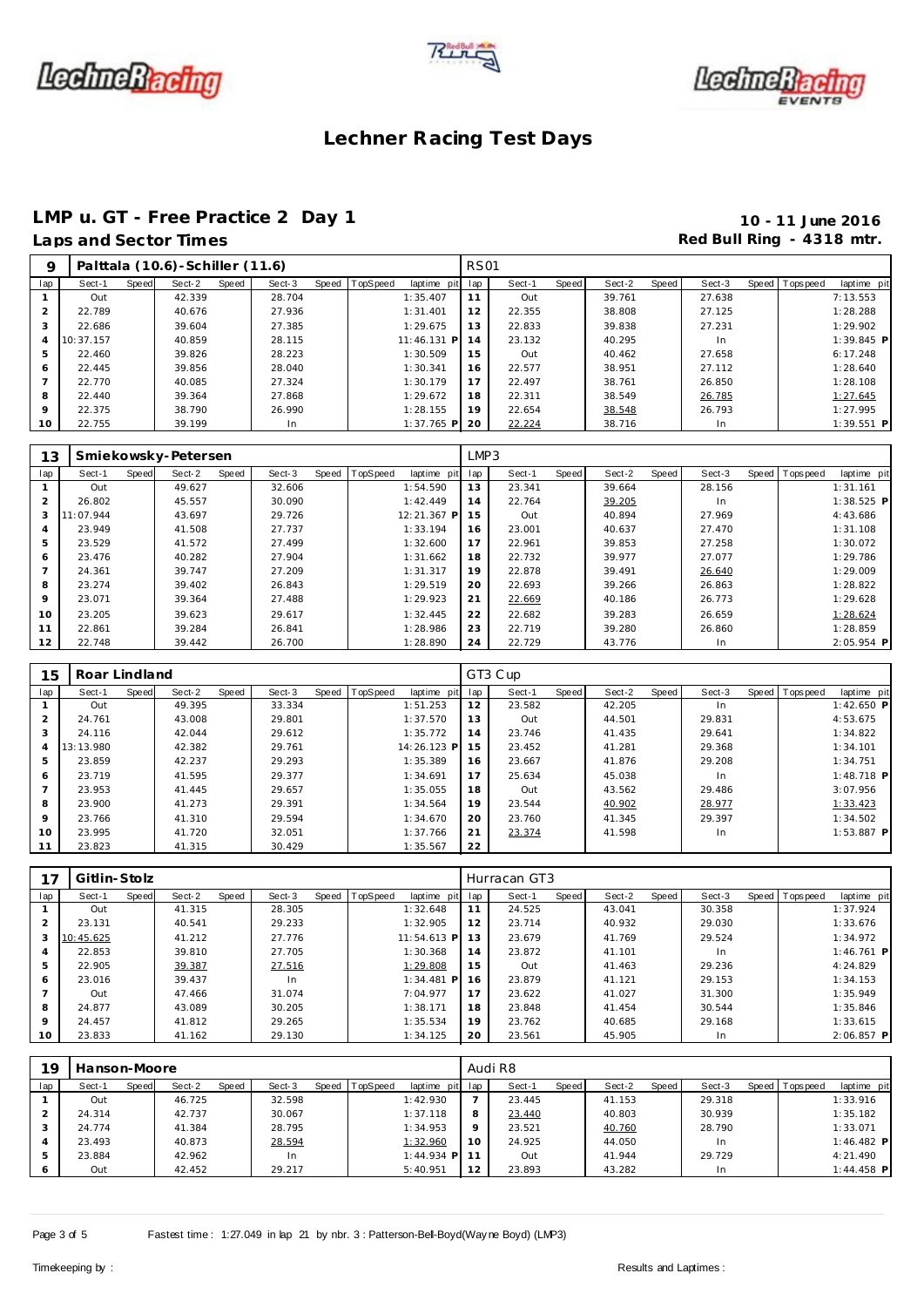





## **LMP u. GT - Free Practice 2 Day 1 10 - 11 June 2016**

## **Lacktries 2018 Manufacturer 19 and Sector Times Red Bull Ring - 4318 mtr.**

| Laps and Sector Time |  |
|----------------------|--|
|----------------------|--|

| 20  | Zaid Askkanari |       |        |       |        |       |          |             |         | GT3 Cup |       |        |       |        |                |              |
|-----|----------------|-------|--------|-------|--------|-------|----------|-------------|---------|---------|-------|--------|-------|--------|----------------|--------------|
| lap | Sect-1         | Speed | Sect-2 | Speed | Sect-3 | Speed | TopSpeed | laptime pit | lap     | Sect-1  | Speed | Sect-2 | Speed | Sect-3 | Speed Topspeed | laptime pit  |
|     | Out            |       | 47.943 |       | 30.682 |       |          | 1:46.738    |         | 23.728  |       | 41.239 |       | 29.199 |                | 1:34.166     |
|     | 25.114         |       | 43.464 |       | 30.817 |       |          | 1:39.395    | 8       | 23.628  |       | 41.148 |       | 29.286 |                | 1:34.062     |
|     | 11:39.649      |       | 44.372 |       | 29.805 |       |          | 12:53.826 P | $\circ$ | 24.685  |       | 41.653 |       | In.    |                | $1:44.836$ P |
|     | 23.906         |       | 41.491 |       | 30.456 |       |          | 1:35.853    | 10      | Out     |       | 42.481 |       | 29.622 |                | 5:05.955     |
| .5  | 24.254         |       | 41.265 |       | 29.677 |       |          | 1:35.196    | 11      | 23.655  |       | 41.154 |       | 29.292 |                | 1:34.101     |
|     | 23.963         |       | 41.422 |       | 29.400 |       |          | 1:34.785    | 12      | 23.749  |       | 55.650 |       | In.    |                | $2:01.911$ P |

| 24      |           |       | Beretta-Pohler-Tweraser |       |        |                  |              |     | Hurracan GT3 |       |        |       |        |                |              |  |
|---------|-----------|-------|-------------------------|-------|--------|------------------|--------------|-----|--------------|-------|--------|-------|--------|----------------|--------------|--|
| lap     | Sect-1    | Speed | Sect-2                  | Speed | Sect-3 | Speed   TopSpeed | laptime pit  | lap | Sect-1       | Speed | Sect-2 | Speed | Sect-3 | Speed Topspeed | laptime pit  |  |
|         | Out       |       | 52.710                  |       | 33.179 |                  | 1:57.172     | 11  | Out          |       | 43.929 |       | 28.562 |                | 6: 41.718    |  |
|         | 24.202    |       | 43.349                  |       | 29.197 |                  | 1:36.748     | 12  | 23.072       |       | 39.551 |       | 27.660 |                | 1:30.283     |  |
| 3       | 23.577    |       | 41.451                  |       | 28.698 |                  | 1:33.726     | 13  | 22.884       |       | 39.393 |       | 27.499 |                | 1:29.776     |  |
| 4       | 10:08.770 |       | 44.921                  |       | 29.235 |                  | 11:22.926 P  | 14  | 22.770       |       | 39.406 |       | 27.427 |                | 1:29.603     |  |
| 5       | 23.417    |       | 40.766                  |       | 28.443 |                  | 1:32.626     | 15  | 22.910       |       | 59.298 |       | In.    |                | $1:59.823$ P |  |
| 6       | 23.161    |       | 41.117                  |       | 28.021 |                  | 1:32.299     | 16  | Out          |       | 44.197 |       | 29.830 |                | 7:13.091     |  |
|         | 22.841    |       | 40.141                  |       | 27.865 |                  | 1:30.847     | 17  | 22.824       |       | 39.346 |       | 27.744 |                | 1:29.914     |  |
| 8       | 22.914    |       | 39.813                  |       | 27.836 |                  | 1:30.563     | 18  | 22.626       |       | 39.043 |       | 27.383 |                | 1:29.052     |  |
| $\circ$ | 23.040    |       | 39.582                  |       | 27.745 |                  | 1:30.367     | 19  | 22.685       |       | 39.797 |       | 28.695 |                | 1:31.177     |  |
| 10      | 23.104    |       | 40.557                  |       | In.    |                  | $1:40.335$ P | 20  | 22.813       |       | 45.000 |       | In.    |                | $1:45.236$ P |  |

| 29             | Christopher Mies |       |        |       |        |                |                 |    | Audi R8 |       |        |       |        |                |              |
|----------------|------------------|-------|--------|-------|--------|----------------|-----------------|----|---------|-------|--------|-------|--------|----------------|--------------|
| lap            | Sect-1           | Speed | Sect-2 | Speed | Sect-3 | Speed TopSpeed | laptime pit lap |    | Sect-1  | Speed | Sect-2 | Speed | Sect-3 | Speed Topspeed | laptime pit  |
|                | Out              |       | 49.024 |       | 29.761 |                | 1:50.525        | 11 | 22.942  |       | 39.357 |       | 27.545 |                | 1:29.844     |
| 2              | 23.449           |       | 40.503 |       | 28.178 |                | 1:32.130        | 12 | 23.900  |       | 40.413 |       | In.    |                | $1:35.559$ P |
| 3              | 23.107           |       | 40.318 |       | 31.814 |                | 1:35.239        | 13 | Out     |       | 48.267 |       | 30.281 |                | 4:23.441     |
| $\overline{4}$ | 10:14.549        |       | 40.271 |       | 27.720 |                | 11:22.540 P     | 14 | 23.681  |       | 40.610 |       | 28.381 |                | 1:32.672     |
| 5              | 23.141           |       | 39.592 |       | 27.871 |                | 1:30.604        | 15 | 23.398  |       | 39.798 |       | 28.412 |                | 1:31.608     |
| 6              | 23.130           |       | 39.330 |       | 27.494 |                | 1:29.954        | 16 | 23.036  |       | 39.281 |       | 27.686 |                | 1:30.003     |
|                | 23.146           |       | 39.620 |       | 27.669 |                | 1:30.435        | 17 | 22.886  |       | 39.496 |       | 27.449 |                | 1:29.831     |
| 8              | 25.251           |       | 39.783 |       | In     |                | $1:36.209$ P    | 18 | 22.904  |       | 39.617 |       | 27.555 |                | 1:30.076     |
| $\mathsf Q$    | Out              |       | 39.637 |       | 27.781 |                | 5:00.652        | 19 | 22.919  |       | 39.598 |       | 27.410 |                | 1:29.927     |
| 10             | 23.267           |       | 39.470 |       | 27.509 |                | 1:30.246        | 20 | 22.823  |       | 39.376 |       | In.    |                | $1:35.090$ P |

| 30  | Mayer-Limberger |       |        |       |        |                |                 | GT4     |        |       |        |       |        |                 |             |
|-----|-----------------|-------|--------|-------|--------|----------------|-----------------|---------|--------|-------|--------|-------|--------|-----------------|-------------|
| lap | Sect-1          | Speed | Sect-2 | Speed | Sect-3 | Speed TopSpeed | laptime pit lap |         | Sect-1 | Speed | Sect-2 | Speed | Sect-3 | Speed Tops peed | laptime pit |
|     |                 |       |        |       |        |                | 1:41.956        | 6       |        |       |        |       |        |                 | 1:40.632    |
|     |                 |       |        |       |        |                | 1:42.455        |         |        |       |        |       |        |                 | 1:40.048    |
|     |                 |       |        |       |        |                | 1:42.181        | 8       |        |       |        |       |        |                 | 1:40.620    |
|     |                 |       |        |       |        |                | 6:08.895        | $\circ$ |        |       |        |       |        |                 | 1:41.617    |
|     |                 |       |        |       |        |                | 1:41.614        | 10      |        |       |        |       |        |                 | 1:41.328    |

| 113            |           |       | neichen-Engelhart |       |        |                |              |     | Hurracan GT3 |       |        |       |        |                |              |
|----------------|-----------|-------|-------------------|-------|--------|----------------|--------------|-----|--------------|-------|--------|-------|--------|----------------|--------------|
| lap            | Sect-1    | Speed | Sect-2            | Speed | Sect-3 | Speed TopSpeed | laptime pit  | lap | Sect-1       | Speed | Sect-2 | Speed | Sect-3 | Speed Topspeed | laptime pit  |
|                | Out       |       | 44.925            |       | 29.569 |                | 1:42.188     | 12  | 23.107       |       | 39.676 |       | 27.975 |                | 1:30.758     |
| $\overline{2}$ | 23.167    |       | 40.246            |       | 28.269 |                | 1:31.682     | 13  | 22.879       |       | 39.405 |       | 27.718 |                | 1:30.002     |
| 3              | 22.820    |       | 39.461            |       | 28.334 |                | 1:30.615     | 14  | 23.004       |       | 40.417 |       | 28.940 |                | 1:32.361     |
| $\overline{4}$ | 10:23.774 |       | 40.258            |       | 28.571 |                | 11:32.603 P  | 15  | 22.995       |       | 39.466 |       | 27.809 |                | 1:30.270     |
| 5              | 22.691    |       | 39.320            |       | 27.742 |                | 1:29.753     | 16  | 22.980       |       | 39.628 |       | 27.723 |                | 1:30.331     |
| 6              | 22.549    |       | 39.521            |       | 30.171 |                | 1:32.241     | 17  | 22.997       |       | 39.470 |       | 27.659 |                | 1:30.126     |
|                | 22.567    |       | 39.081            |       | 27.557 |                | 1:29.205     | 18  | 22.884       |       | 39.304 |       | 27.720 |                | 1:29.908     |
| 8              | 22.700    |       | 39.240            |       | 27.655 |                | 1:29.595     | 19  | 22.710       |       | 39.018 |       | 27.475 |                | 1:29.203     |
| 9              | 22.514    |       | 39.190            |       | 27.340 |                | 1:29.044     | 20  | 22.612       |       | 39.299 |       | 27.492 |                | 1:29.403     |
| 10             | 23.225    |       | 39.656            |       | In     |                | $1:35.745$ P | 21  | 22.779       |       | 40.444 |       | In.    |                | $1:36.121$ P |
| 11             | Out       |       | 40.421            |       | 27.952 |                | 4:31.597     | 22  |              |       |        |       |        |                |              |

|     | 213 Raoul Owens |       |        |       |        |       |          |               | <b>RS01</b> |        |       |        |       |        |       |           |              |
|-----|-----------------|-------|--------|-------|--------|-------|----------|---------------|-------------|--------|-------|--------|-------|--------|-------|-----------|--------------|
| lap | Sect-1          | Speed | Sect-2 | Speed | Sect-3 | Speed | TopSpeed | laptime pit   | lap         | Sect-1 | Speed | Sect-2 | Speed | Sect-3 | Speed | Tops peed | laptime pit  |
|     | Out             |       | 43.217 |       | 27.918 |       |          | 1:33.840      | 10          | 22.570 |       | 38.866 |       | In.    |       |           | $1:36.422$ P |
|     | 23.752          |       | 39.764 |       | 27.461 |       |          | 1:30.977      | 11          | Out    |       | 41.934 |       | 27.469 |       |           | 10:01.359    |
|     | 10:15.568       |       | 40.957 |       | 27.817 |       |          | $11:24.342$ P | 12          | 22.931 |       | 39.048 |       | 26.713 |       |           | 1:28.692     |
|     | 22.857          |       | 39.533 |       | 27.734 |       |          | 1:30.124      | 13          | 22.586 |       | 39.062 |       | 26.815 |       |           | 1:28.463     |
|     | 22.626          |       | 39.413 |       | 26.933 |       |          | 1:28.972      | 14          | 22.690 |       | 38.824 |       | 26.923 |       |           | 1:28.437     |